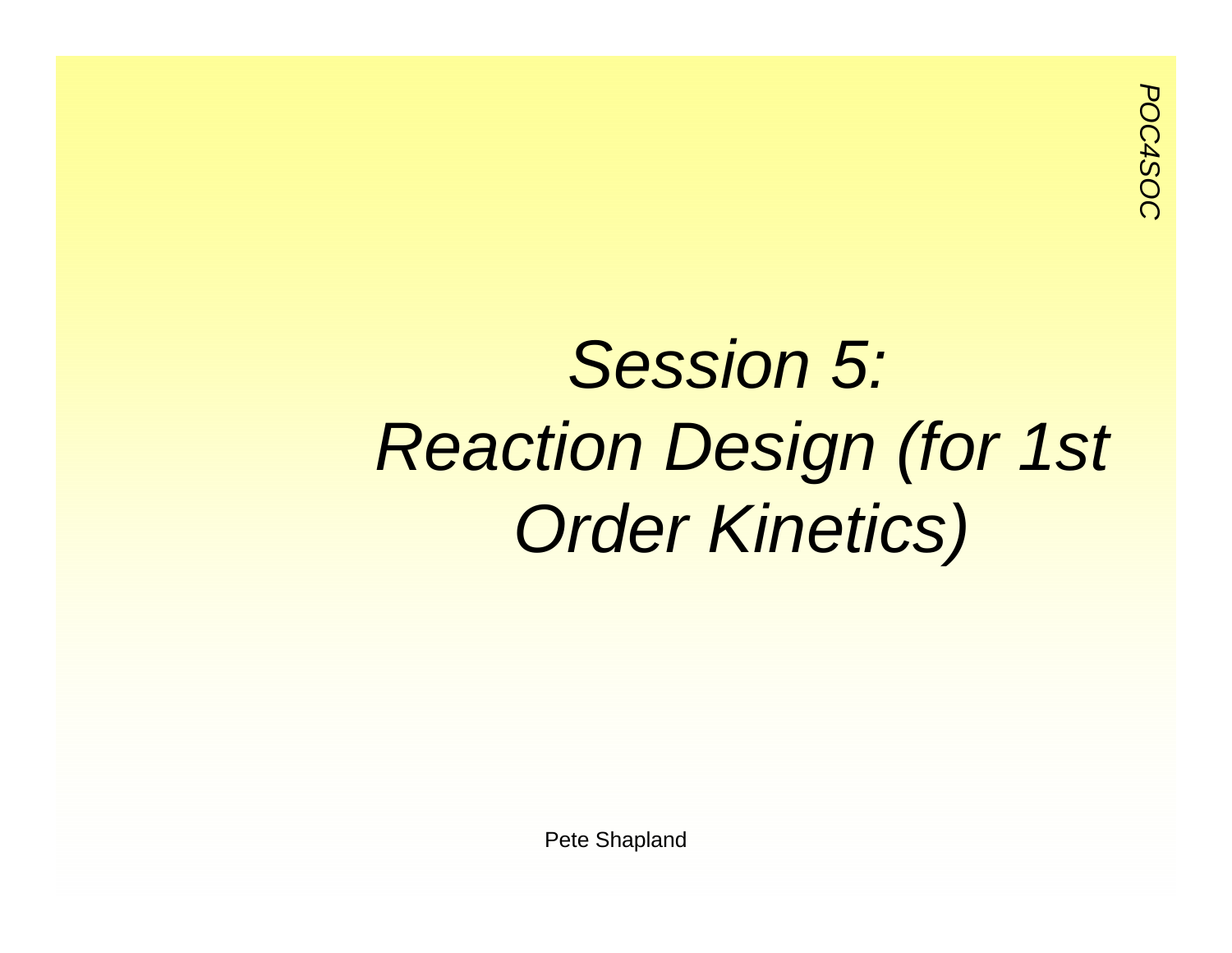# **Possion Overview**

- Practical approach to design of an experiment and initial data analysis.
- Based on extraction of information from off-line HPLC data.
	- Spectroscopic data tends to be related more easily to concentration so manipulation tends to be easier.
	- More scope for introduction of errors.
	- Harder to relate to accurate concentration-time profiles.
- This approach holds for any reaction not just for (pseudo)  $1<sup>st</sup>$  order chemistry – and is really simple.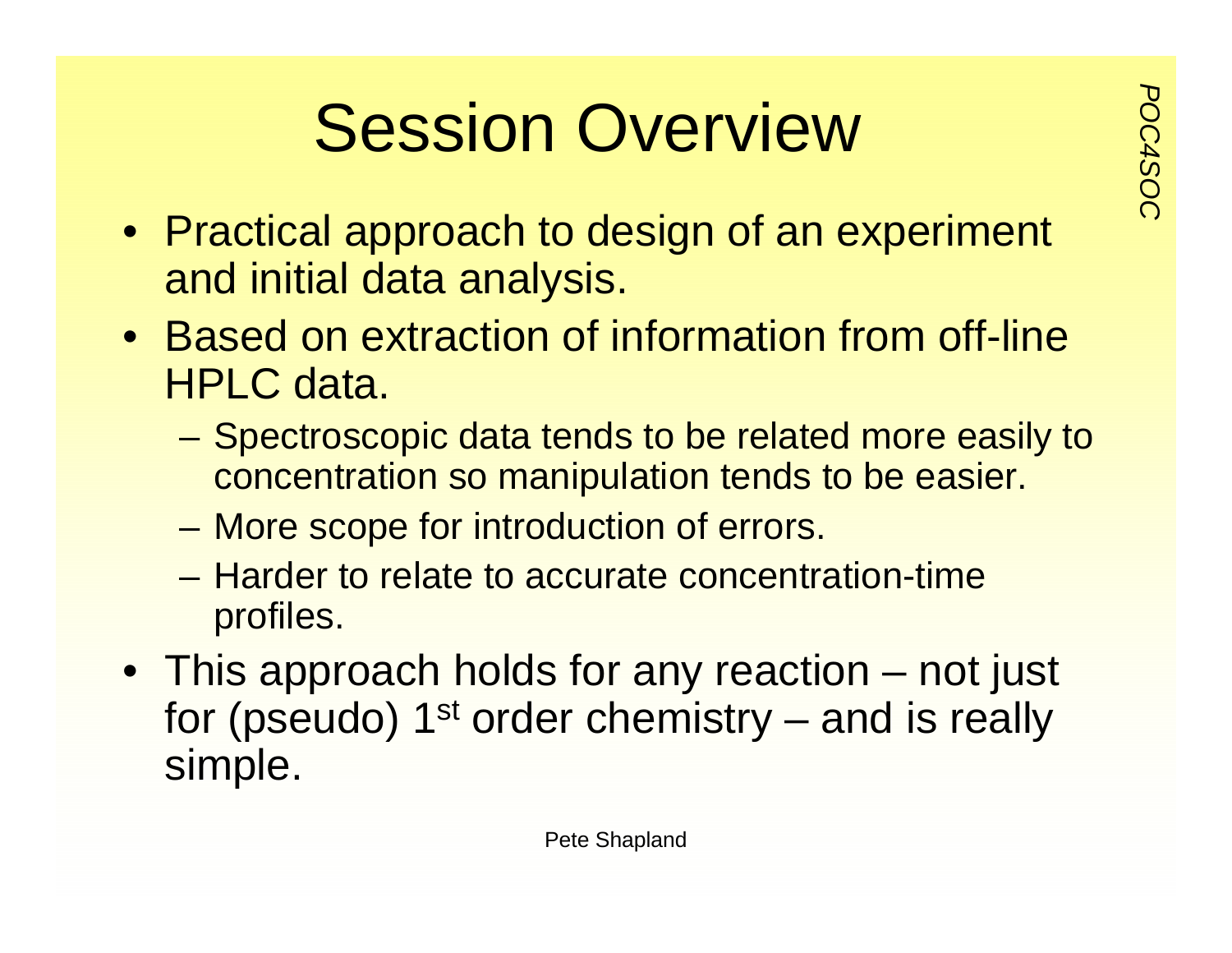# Example - Dechlorination



- Displays first order kinetics with respect to substrate. Active [Pd] is constant.
- Good chromaphore enabling profiling.
	- Example is going to use off-line HPLC analysis.
	- Perceived difficulty in extraction of concentration information from simple response data.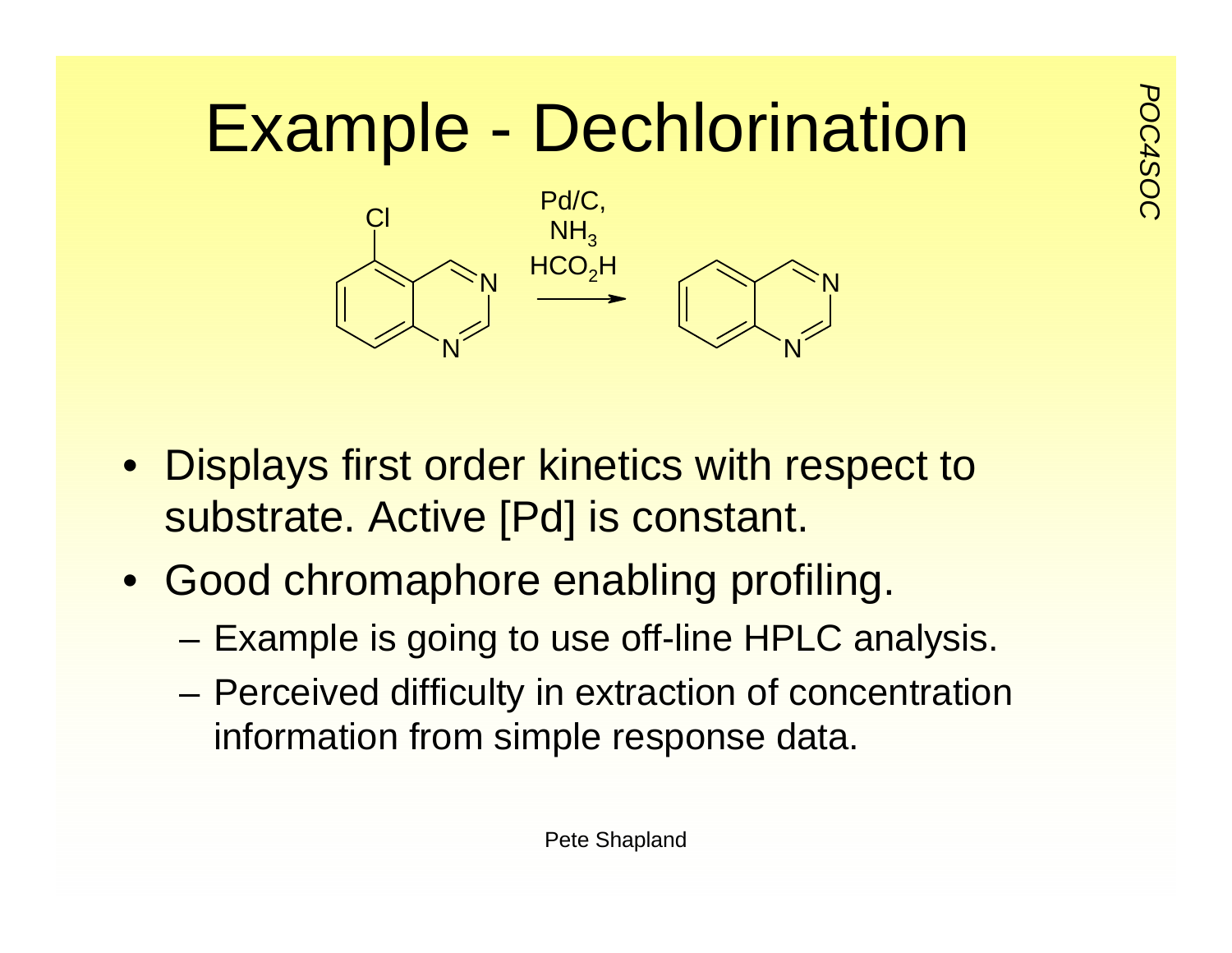# **Profiling Objective**

We need to generate a reaction time course that is **linearly related to the solution concentrations** of as many components in the reaction as possible.

This involves two aspects:

- 1. Sampling
- 2. Analysis

Both of which synthetic chemists routinely do. We just need to ensure that our sampling and analytical methods can be used to quantitatively relate HPLC peak area to reaction concentration.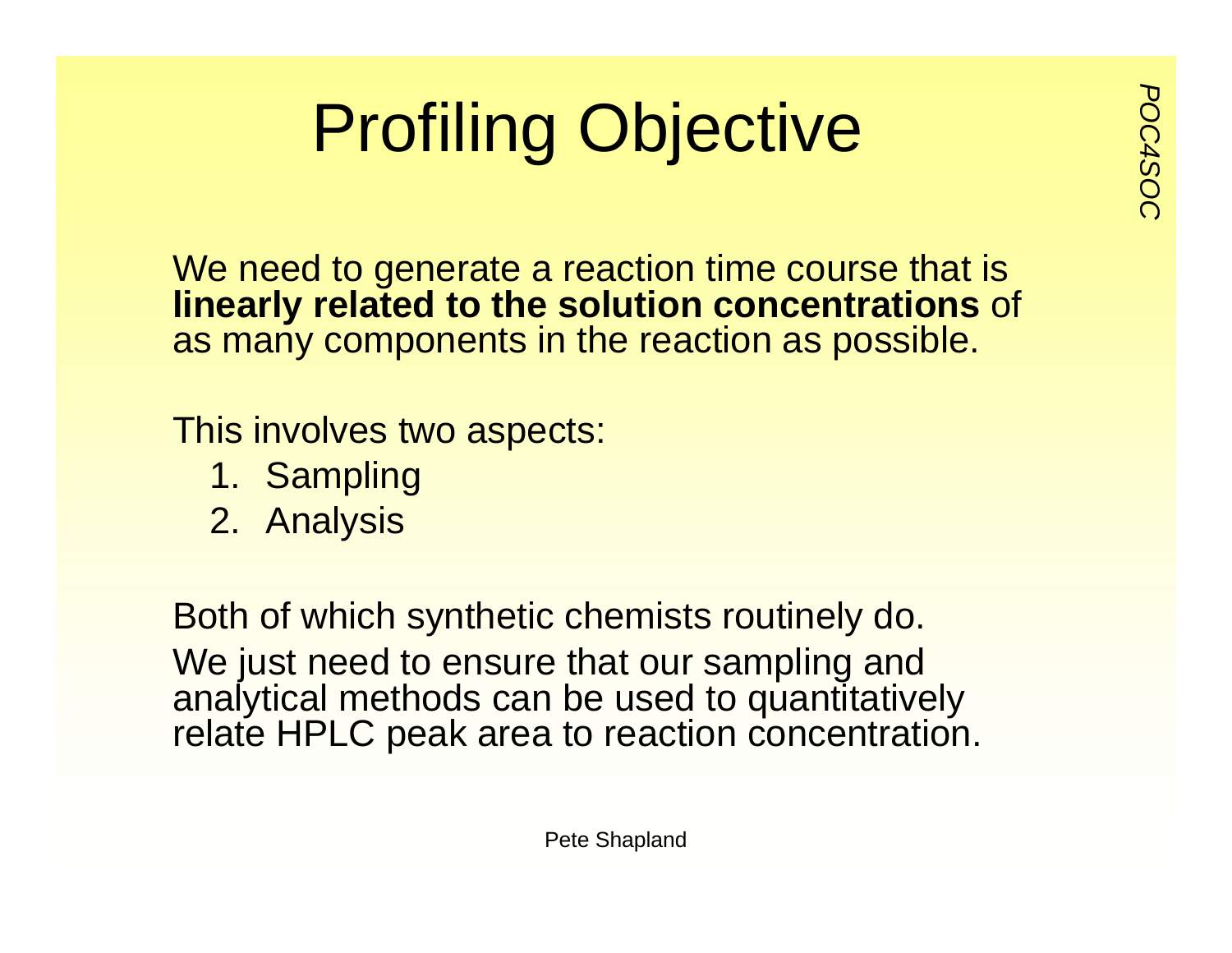# **Postalling Errors**

Sources of error in sampling:

- •Sample amount.
- •Diluent amount.
- •Autosampler injection volume.
- •Non-linear response in UV detector.
- •Integration errors.

Using constant volume sampling and an internal standard will remove the first 3 sources of error.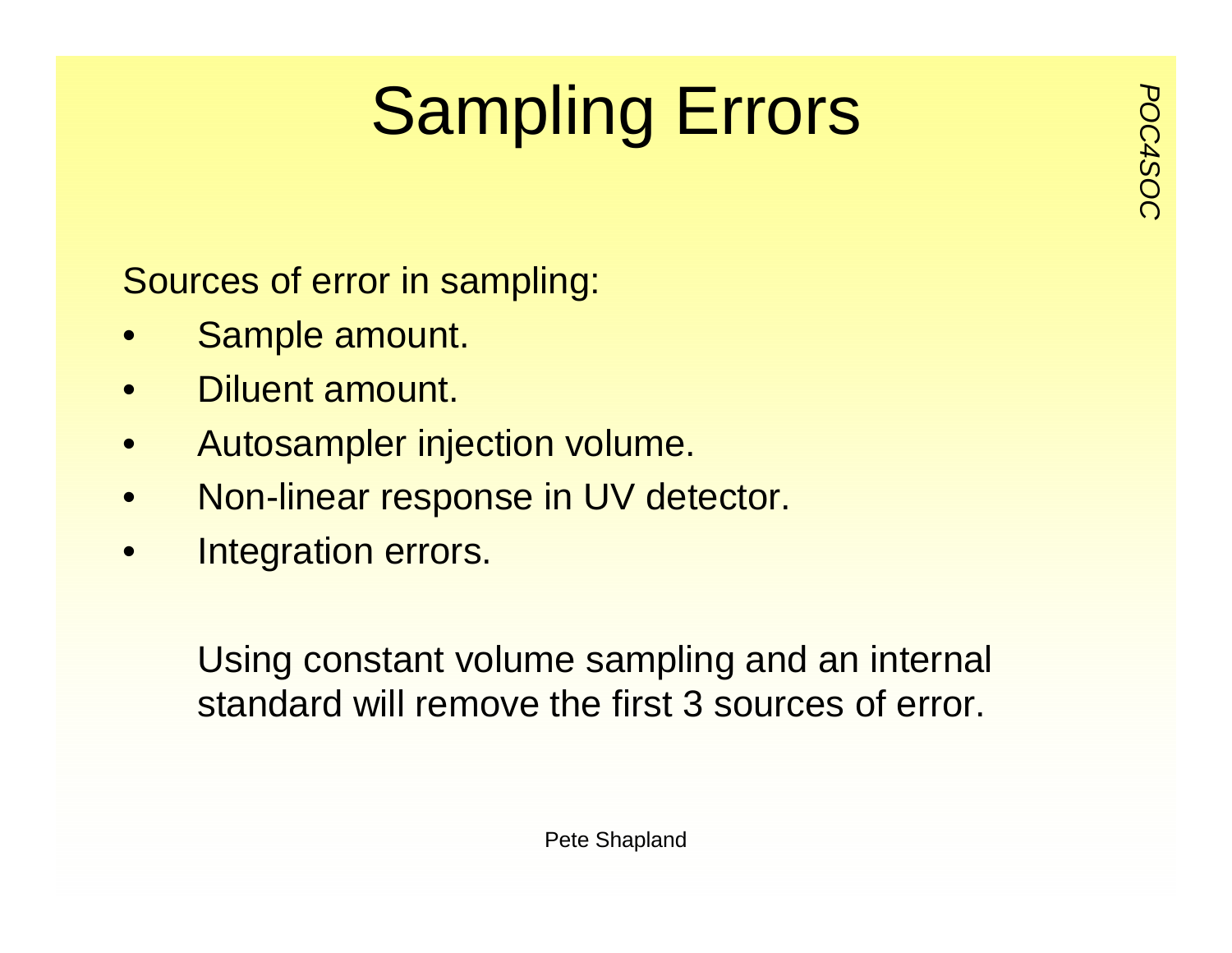## **Sampling**

Sampling must generate samples that are *stable and representative of the bulk reaction at the time of sampling.*

- We need a consistent sampling technique as this will improve the quality of the data.
- Take samples of **constant volume** using an analytical pipette and quench into constant volume of quench/diluent.
- Constant volume sampling will mean that integration and retention times will be more reproducible and HPLC peak areas should be proportional to solution concentration.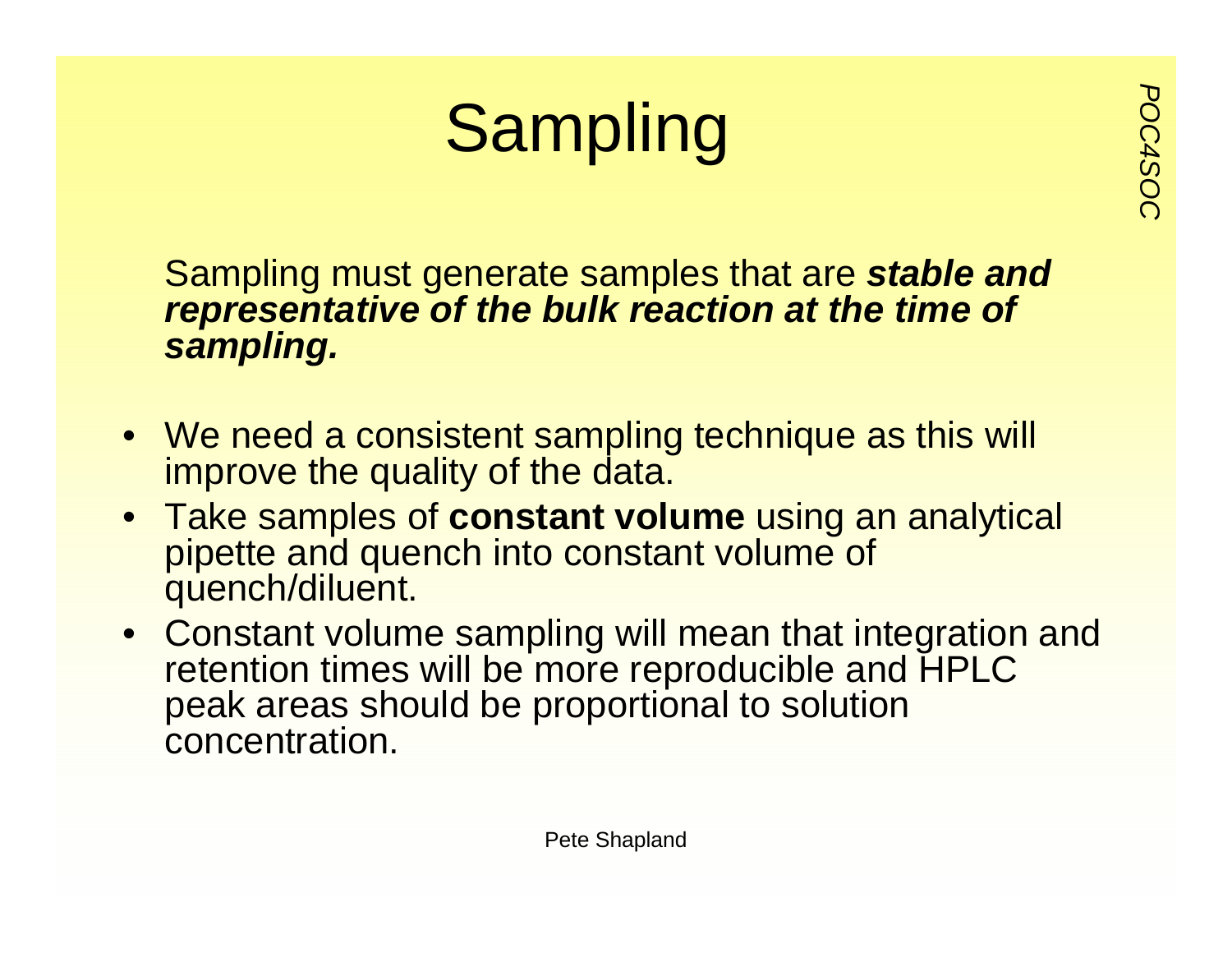# **Pipettes**

- Two main sorts widely available
	- Aspirated
	- –**Displacement**
- Not cheap but essential kit for off-line analysis.
- Either will work well but think about your chemistry.
	- Near reflux and any pipette will sample vapour but displacement pipettes allow displacement of vapour.
	- Aspirating pipettes are "weaker" for dense and/or viscous phases (eg DCM).
	- Displacement pipettes can be slower to change tips.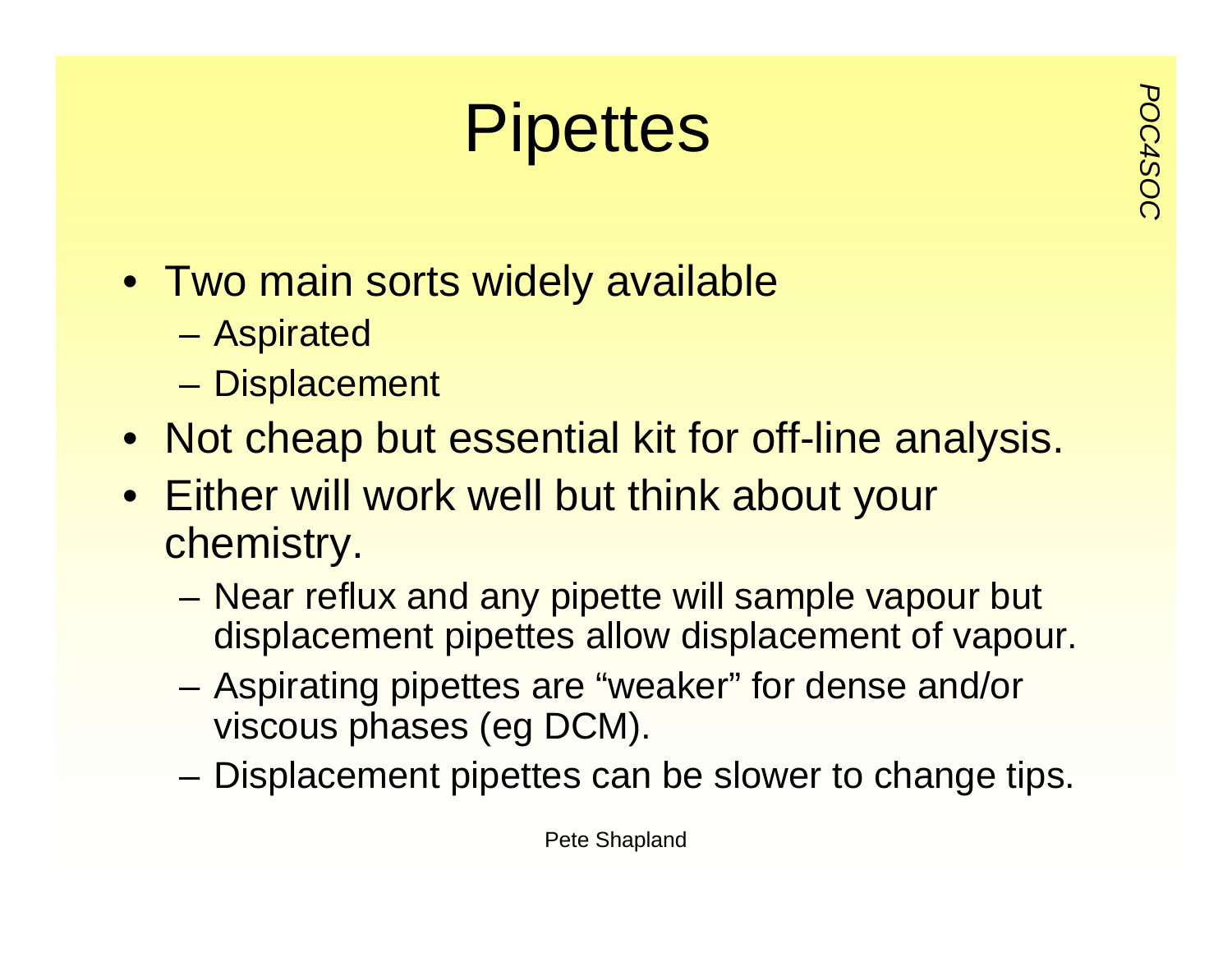# **Internal Standards**

The internal standard can be any component whose solution concentration is constant throughout the reaction.

- Added inert compound (consider response & solubility).
- Solvent (non-volatile).
- •Inert impurity in starting material.
- Catalyst.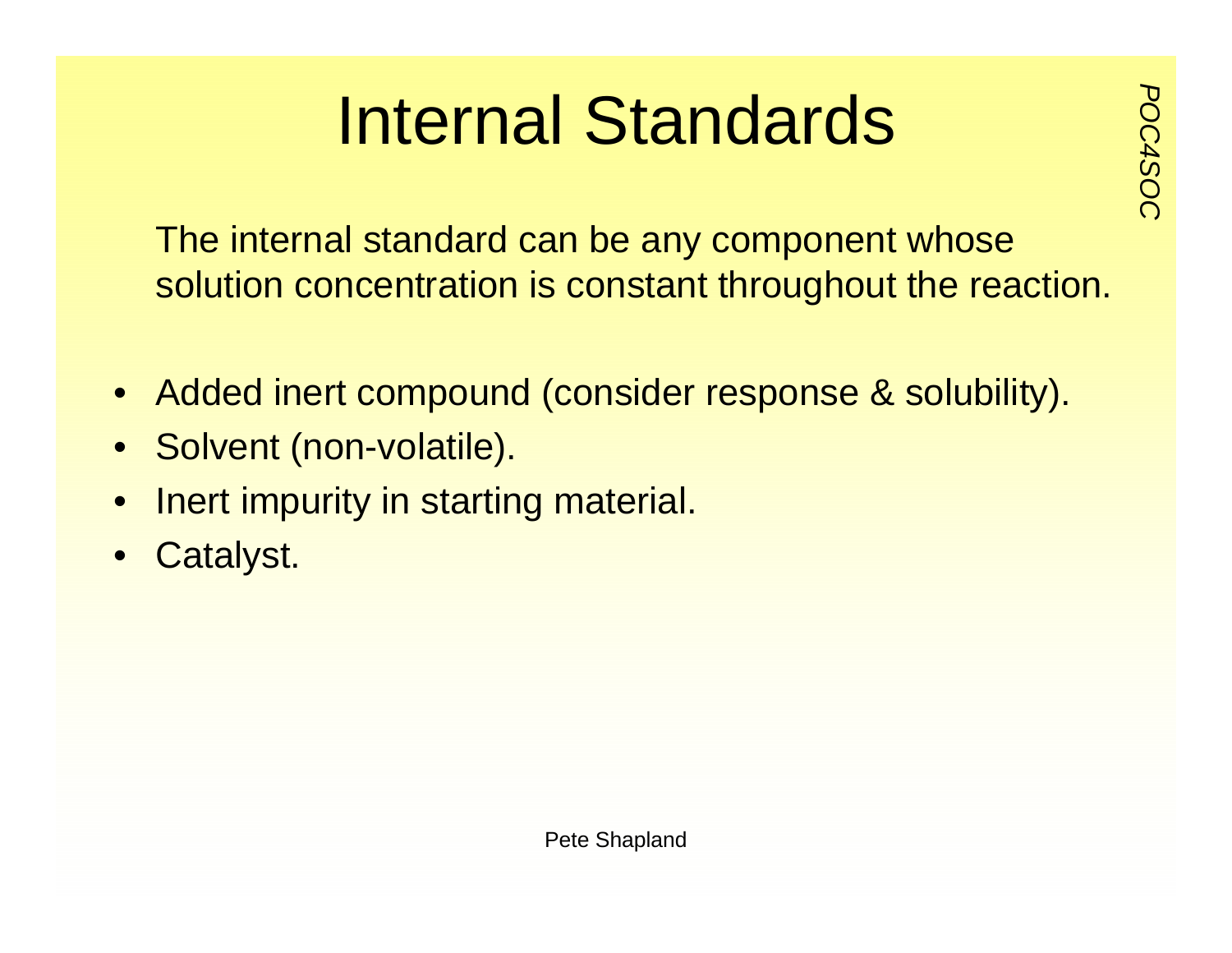### **Very First Reaction**

- Not a kinetics study!
- Run standard conditions and take a samples after 5 mins to test potential quenches.
- Analyse repeatedly.
- No need for an internal standard but useful to include.
- This gives 3 pieces of information:
	- –Roughly how quick the reaction is (mins or hrs).
	- If the sample taken is quenched.
	- –If the sample taken is stable.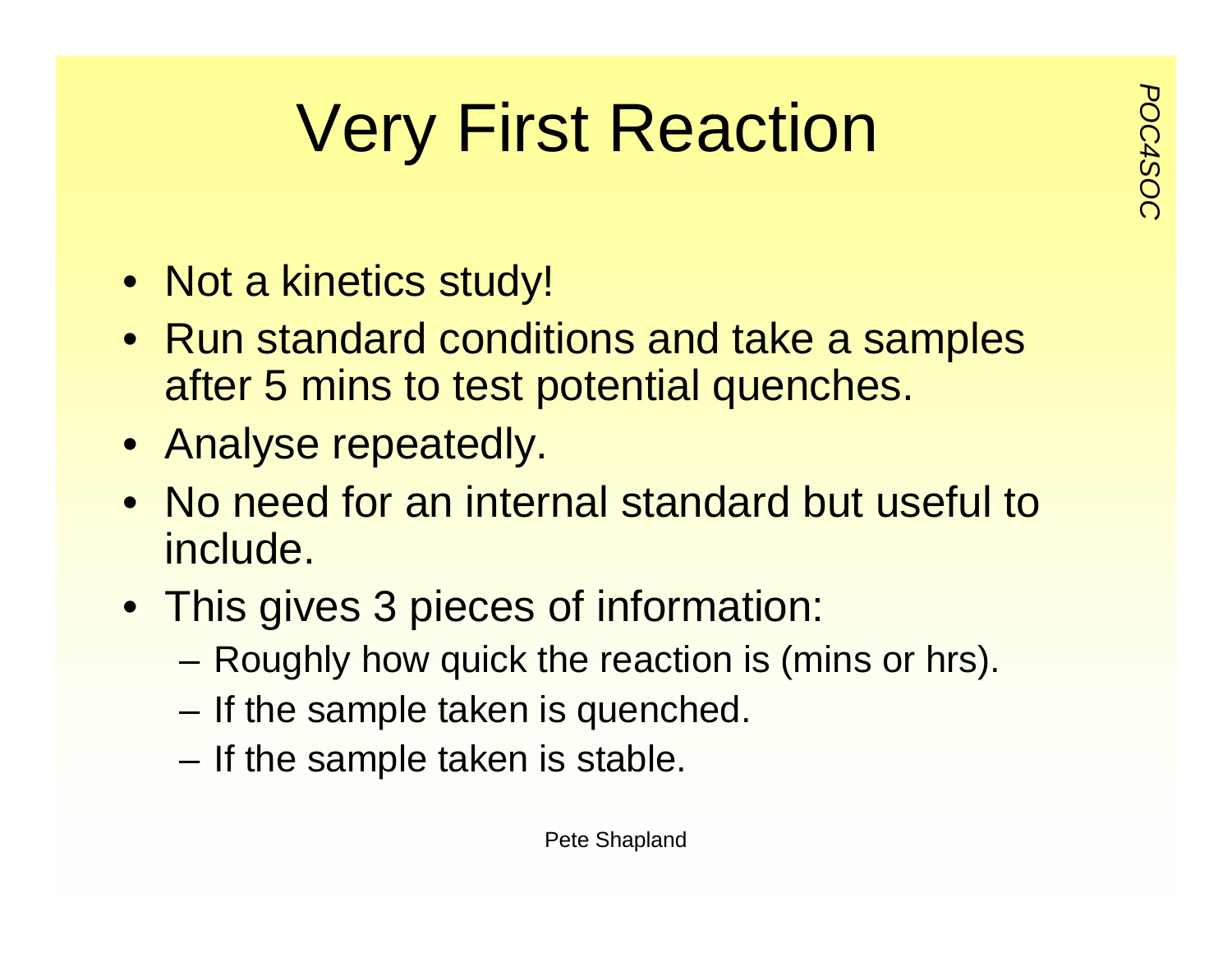# **Port First Kinetics Run**<br> **Port is a set for the result of the isothermal** if possible

- Needs to be **isothermal** if possible.
- Needs to be on reasonable scale.
	- Sampling must not alter the reaction too much
- Use pipettes for sampling.
- Use an internal standard.
- Work out sampling routine.
	- Need more samples at start of reaction rather than at the end
	- – Prepare labelled quench mixtures for samples to enable **rapid** and **precise** sampling (include t= 0!)
	- Use a timer for accurate sampling

Pete Shapland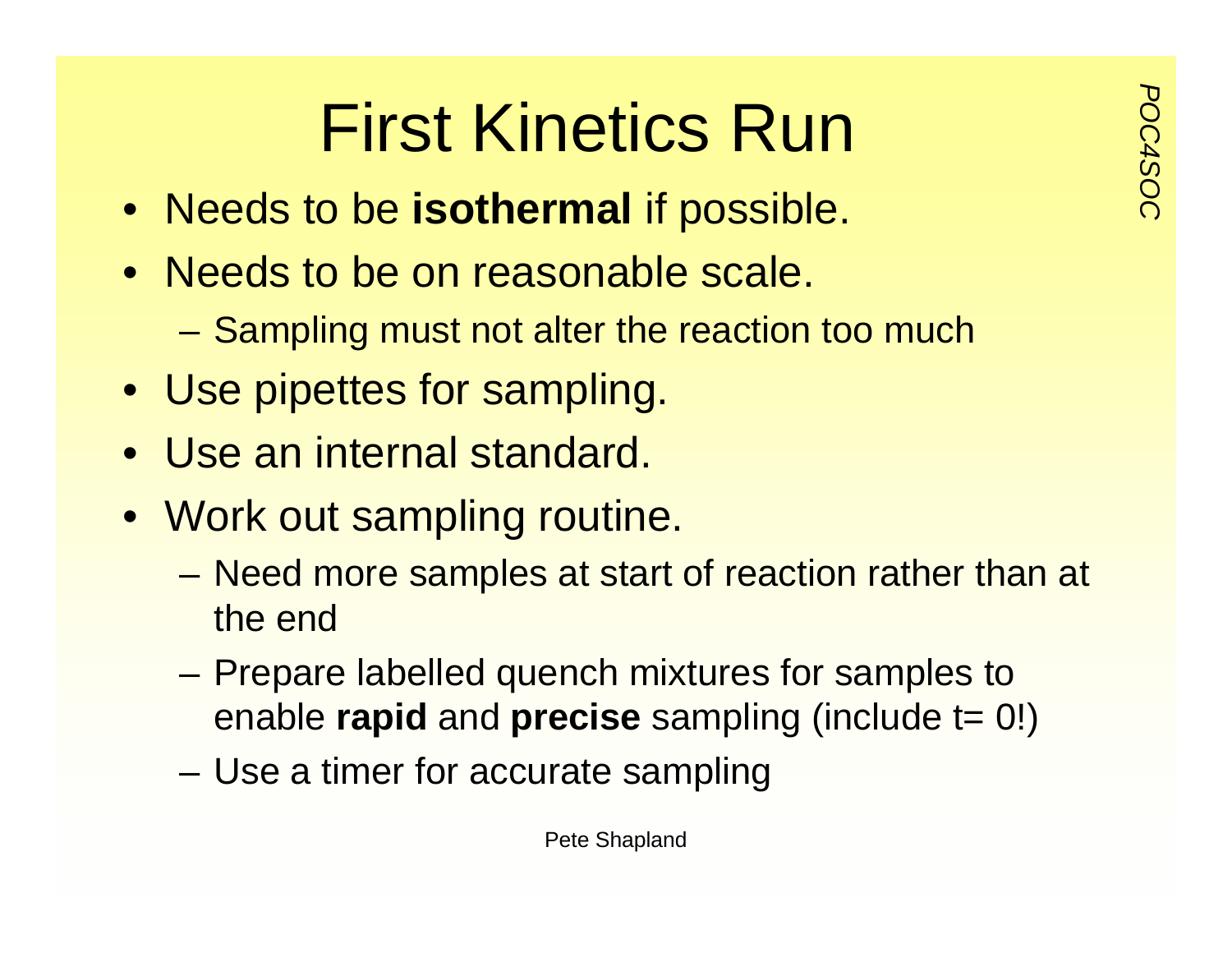# **Pirst Run Data**

• A list of peaks and areas that doesn't contain concentration data.



• Most of this is irrelevant.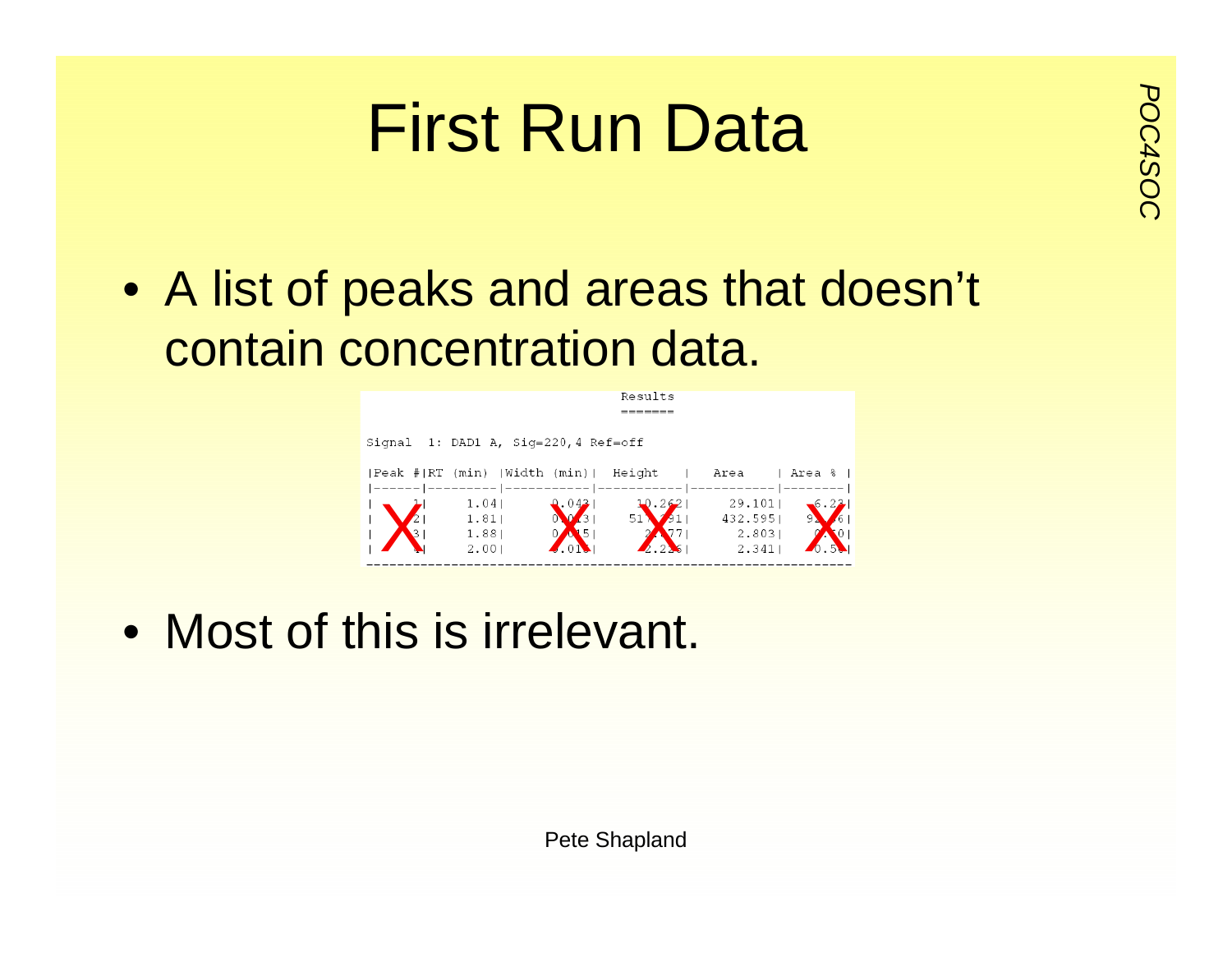# **Purst Run Data**

#### • Arranging all of the samples by time gives:

|             | area           |                |                  | area %         |                |                  |
|-------------|----------------|----------------|------------------|----------------|----------------|------------------|
| <b>Time</b> | <b>Product</b> | <b>Int Std</b> | <b>Substrate</b> | <b>Product</b> | <b>Int Std</b> | <b>Substrate</b> |
| 0           | 20940          | 1558519        | 4215691          | 0.361337       | 26.89351       | 72.74516         |
| 1.233333    | 237655         | 1598853        | 4663994          | 3.655948       | 24.59584       | 71.74821         |
| 3.25        | 437126         | 1583839        | 4181797          | 7.04728        | 25.53442       | 67.4183          |
| 5.266667    | 755216         | 1596423        | 3805131          | 12.26643       | 25.92955       | 61.80401         |
| 7.333333    | 1413906        | 1498823        | 3247906          | 22.95065       | 24.32903       | 52.72031         |
| 9.533333    | 1724017        | 1509782        | 2912199          | 28.05105       | 24.56529       | 47.38366         |
| 11.55       | 1882937        | 1470693        | 2524866          | 32.03093       | 25.01818       | 42.95088         |
| 15.56667    | 2248901        | 1493787        | 2113641          | 38.40121       | 25.50722       | 36.09157         |
| 20.61667    | 2703046        | 1559105        | 1755913          | 44.91554       | 25.90709       | 29.17737         |
| 30.68333    | 3016169        | 1621316        | 869574           | 54.76914       | 29.44069       | 15.79017         |
| 45.76667    | 3655272        | 1664030        | 412668           | 63.76991       | 29.03068       | 7.19941          |
| 103.8167    | 3360302        | 1449132        | 54296            | 69.08899       | 29.79466       | 1.116345         |
| 116.65      | 2801226        | 1119732        | 32046            | 70.86322       | 28.3261        | 0.810675         |
| 129.6       | 3778026        | 1488560        | 35595            | 71.25419       | 28.07448       | 0.671328         |
| 152.3       | 2954562        | 1169625        |                  | 71.63987       | 28.36013       | 0                |

• This gives a huge amount of information.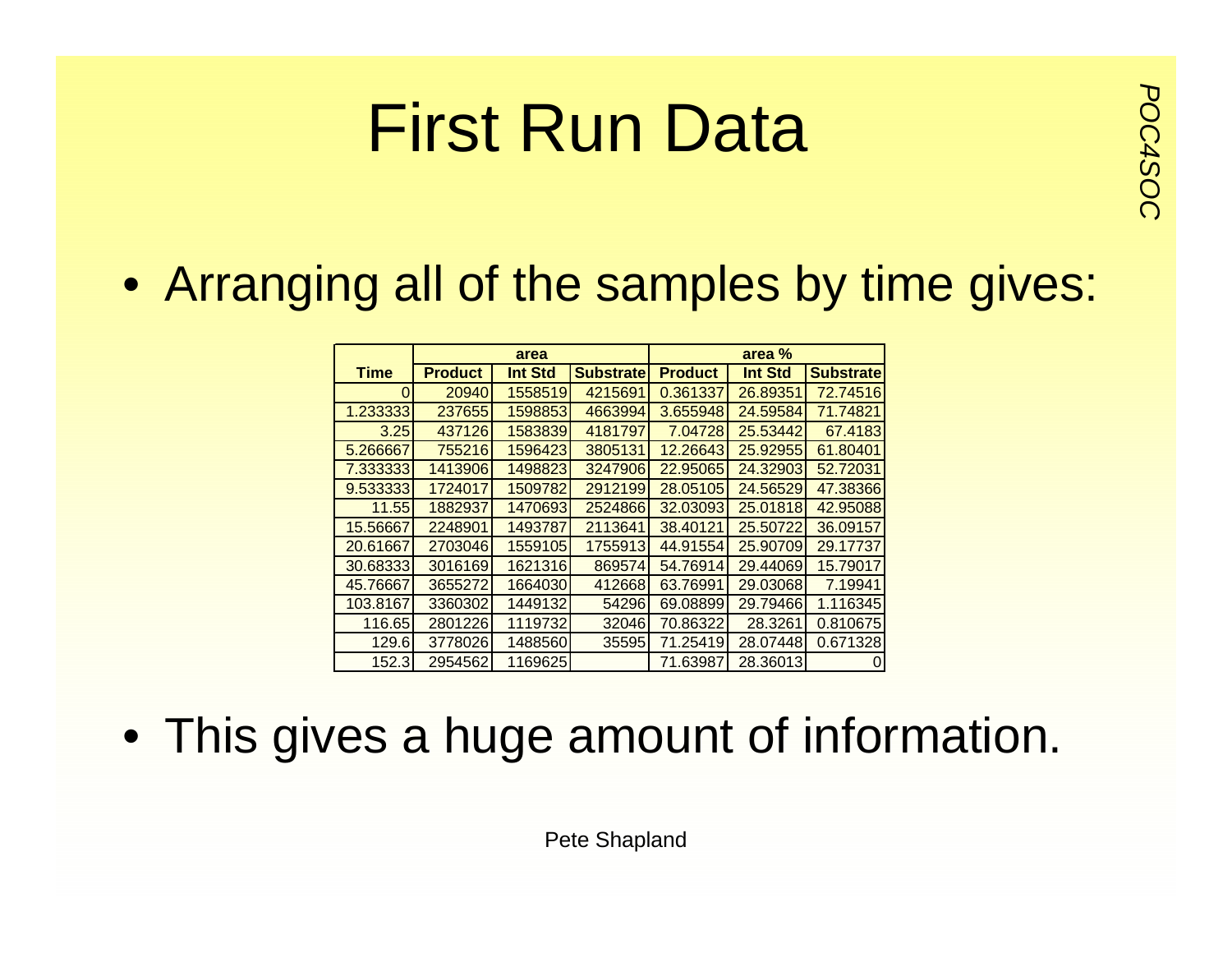

- •Check for degradation of product.
- •Do not get seduced by Area% details.
	- It has no relationship to concentration
	- Remove it from the spreadsheet immediately!
- This data is probably good to get going with first order kinetics assessment but there are a couple of things that can be tackled.

Pete Shapland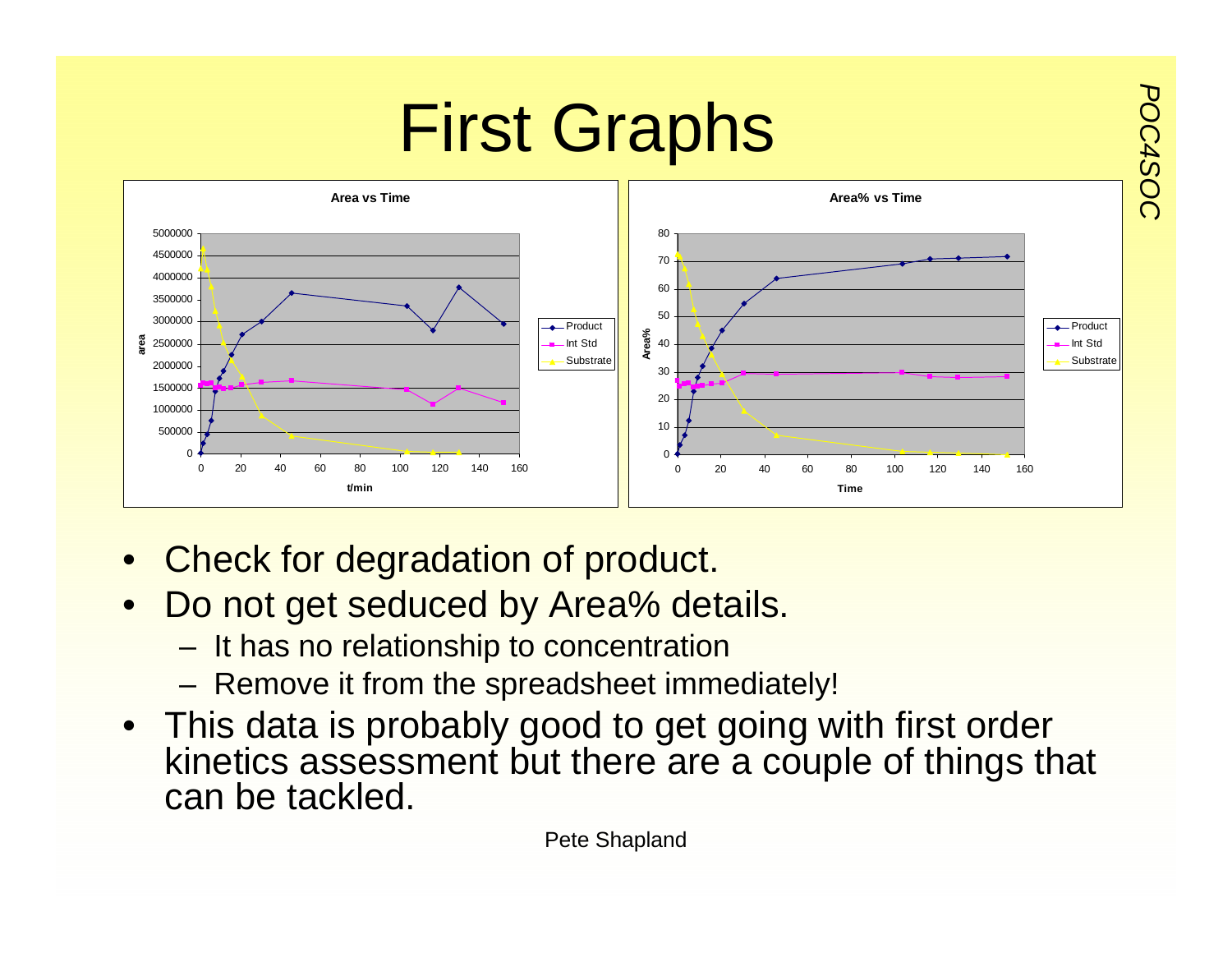### **Concentration-Time Data**

A simple three step process:

1. Standardise.

This removes the bulk of the sampling and analysis errors

- 2. Correct for Relative Responses. This gives a truer picture of all species present
- 3. Normalise.

This allows simple multiplication of starting concentration to enable plotting of concentration of all species against time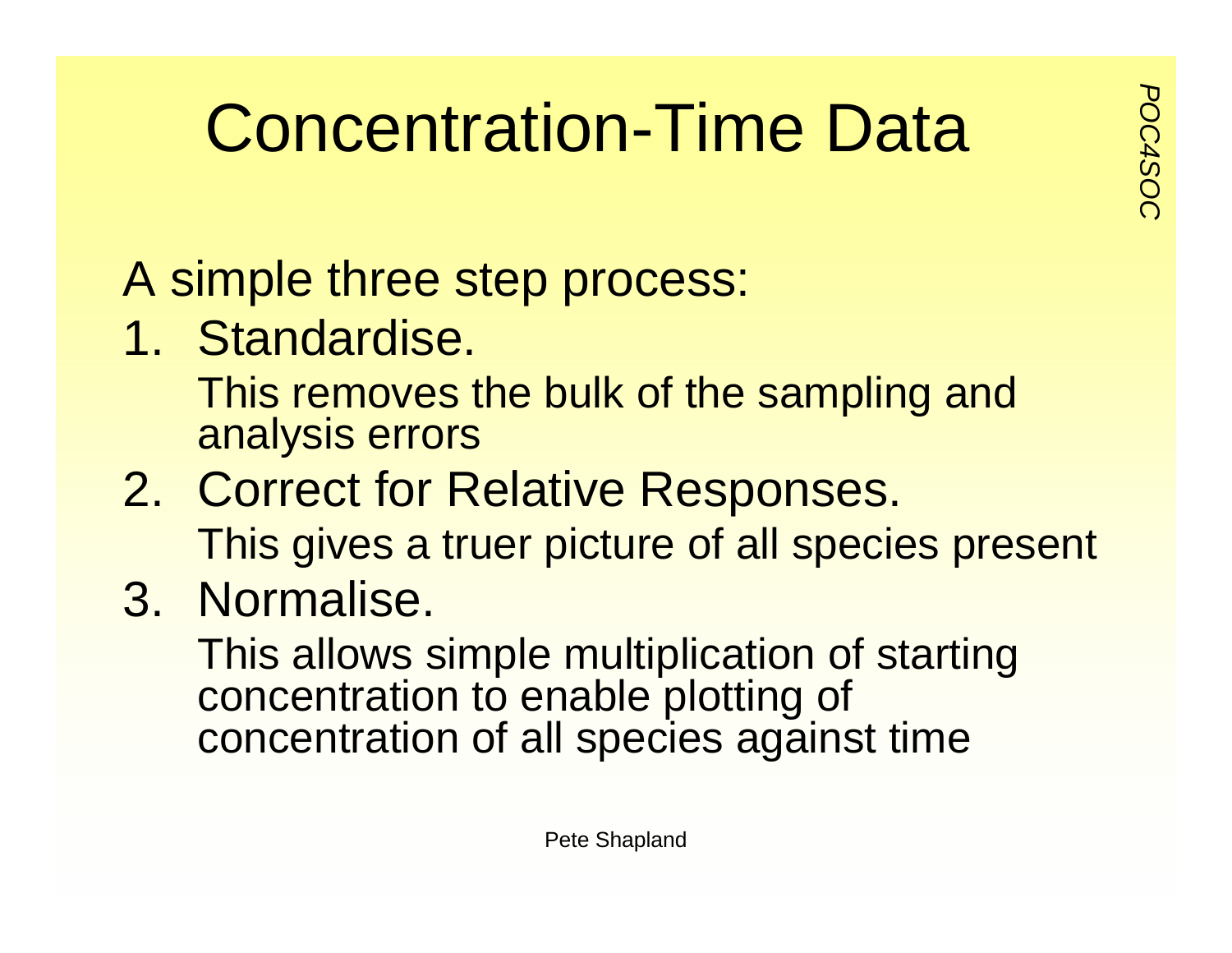### **Standardise**

- Simply divide all areas for each sample by the area of the internal standard for that sample.
- Internal standard becomes a flat line by definition.



- Notice the added line of Sum. This is a check for mass balance and gives valuable information.
- If this line rises, product is absorbing more than substrate
- If this line falls, product is absorbing less than substrate **OR** material is degrading to unobserved products.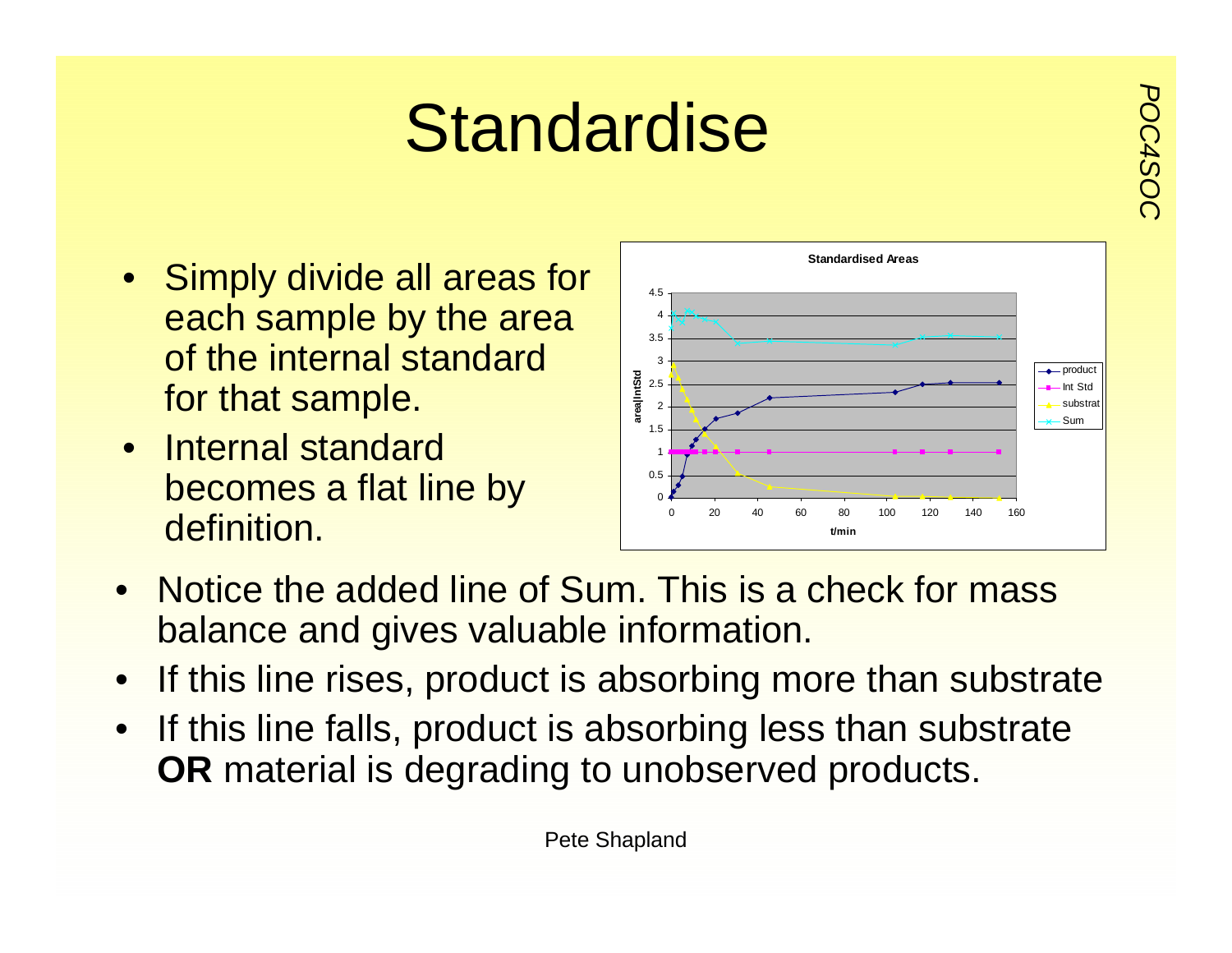### **Correct for Relative Responses**

- This can be done off-line if authentic, pure samples are available.
	- – Make sure that relative absorptions are based on molar equivalents and not weight equivalents.
- It can also be done using the data available.
	- –Valuable if a sample is not available.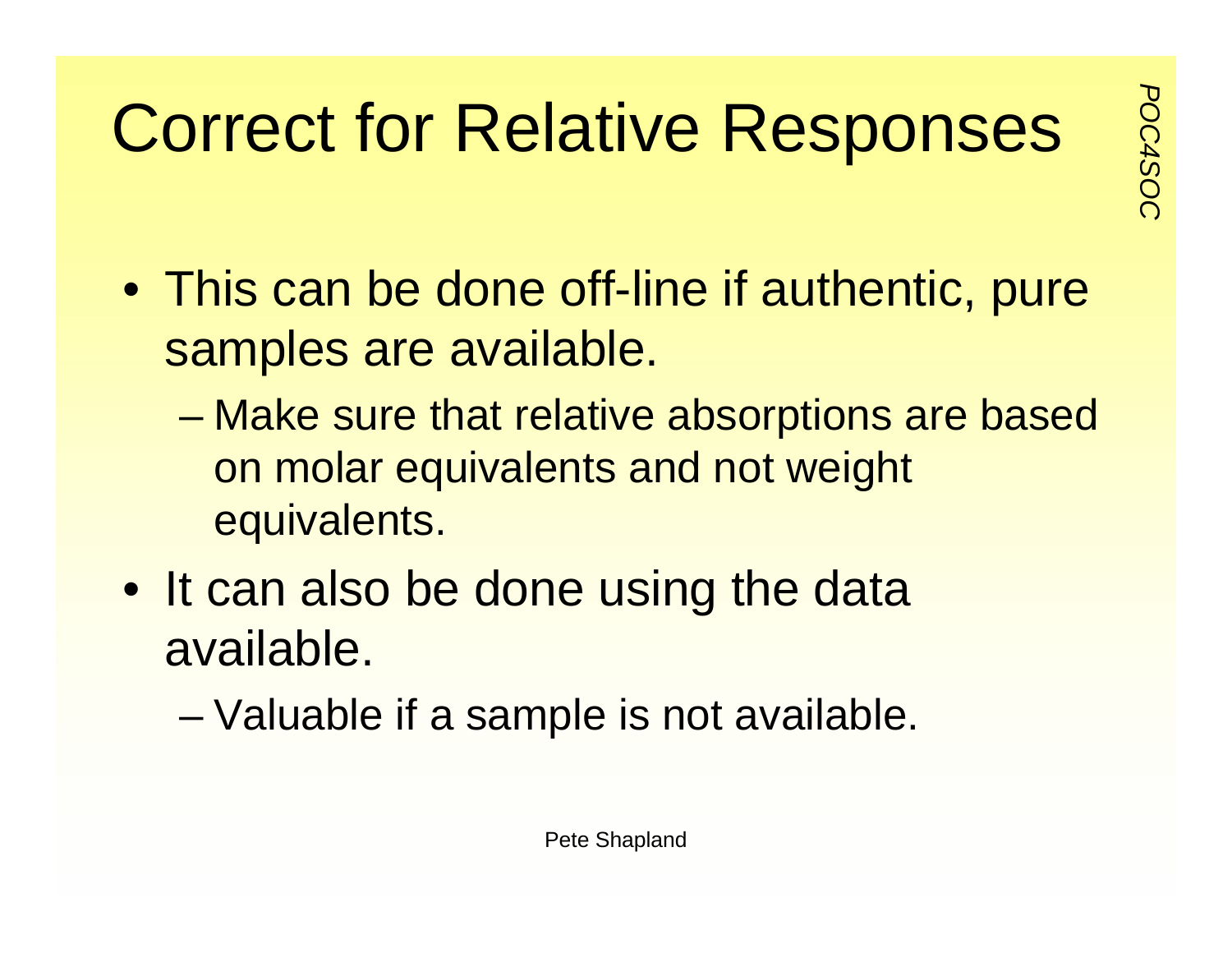### **Calculating Relative Responses**

- Plot Area/IS for two of the reaction components.
- If this give a straight line, the slope provides the relative response.
- If this does not give a straight line, then there is some additional pathway (degradation, impurity formation) to account for.



• Normally best to avoid very first and final data points as analysis errors are greatest when peaks are very small.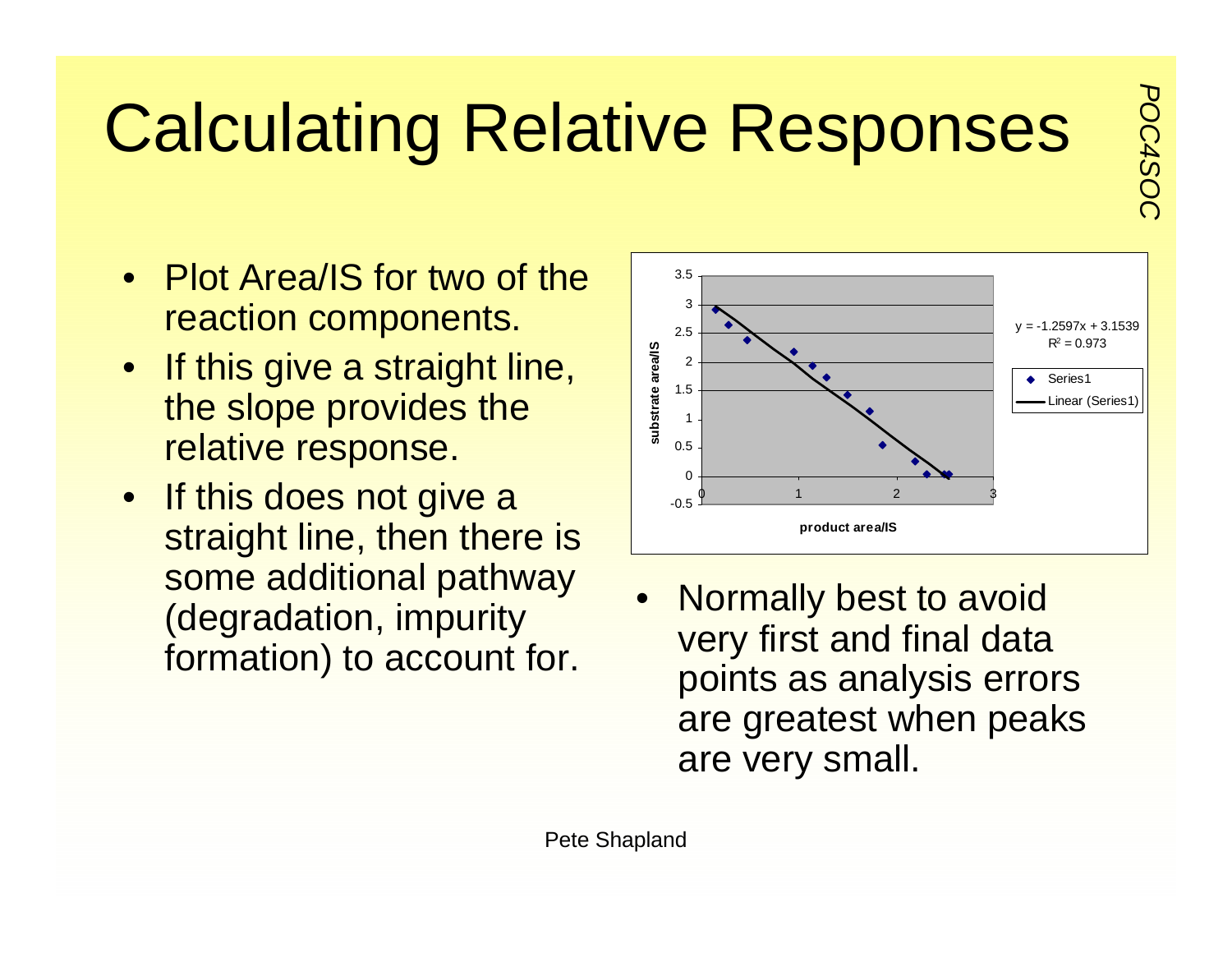# **Correct for Relative Responses**

- $\bullet$  Note the slight increase in substrate area/ISbetween first two samples.
- • Quite common as solubility can change significantly on addition of a final reagent.

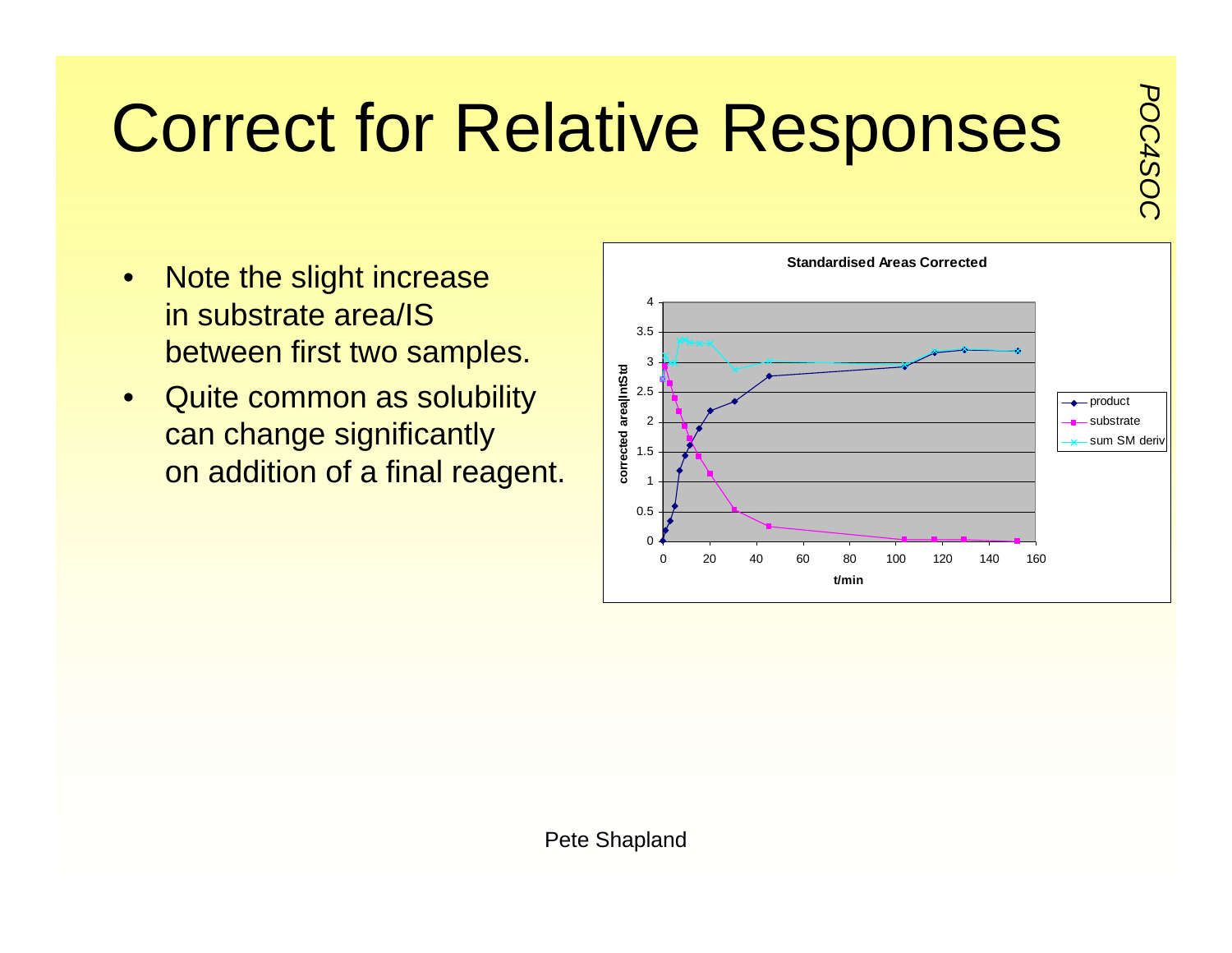# **Normalise**

- Simply means relating everything to the sum of everything derived from substrate.
- $\bullet$  This works for a two component system or something with 40 components.
- We can then multiply each data point by the known starting material concentration to obtain molar concentrations for every component for every time point.

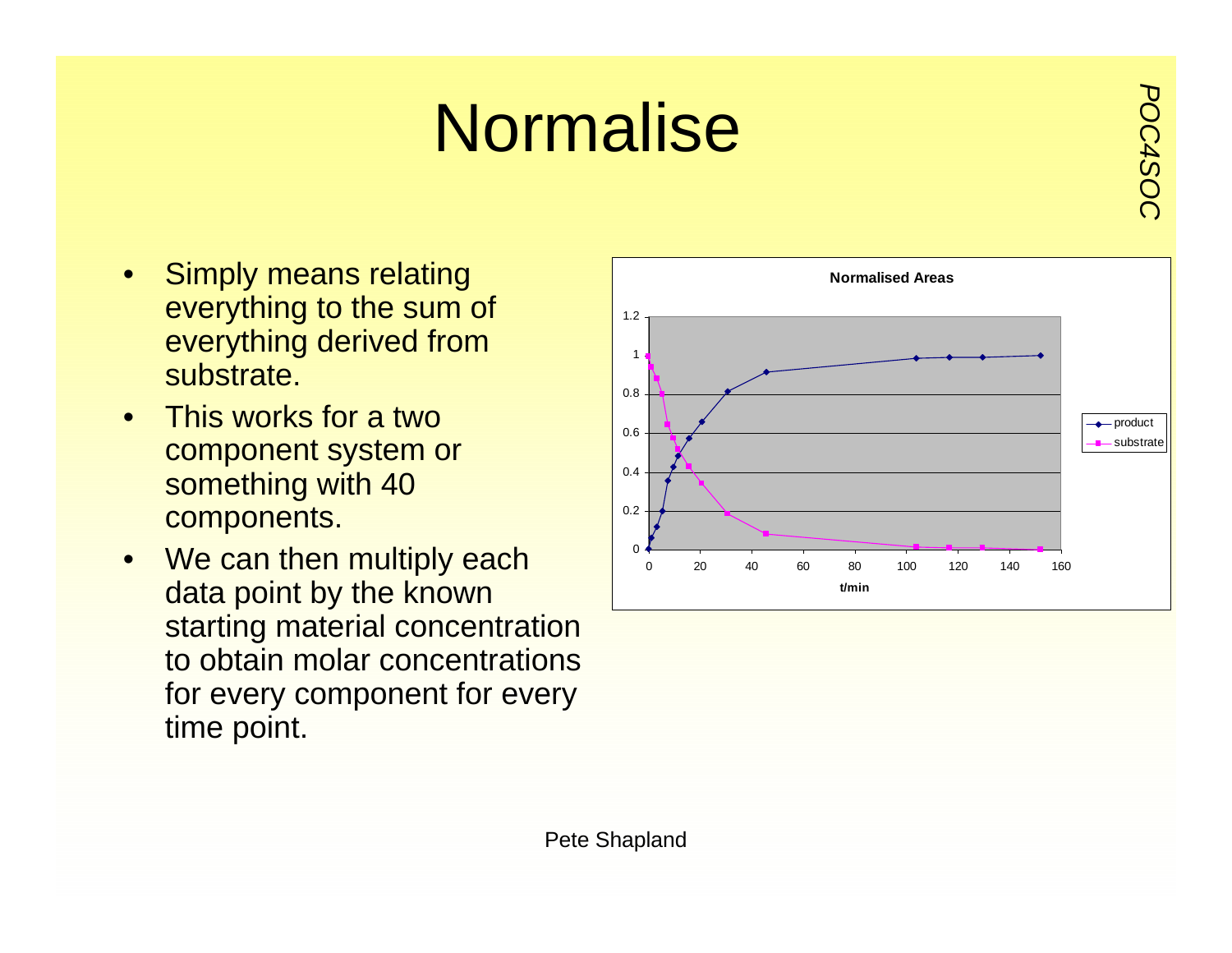# **PROFINGION 1st Order Kinetics**

- A plot of ln[A] vs t gives a straight line of slope *k*.
- For 1st order kinetics we can use **any** data set to obtain *k*  $(=[Pd]^*0.039 s^{-1}).$
- $\bullet~$  Any deviation from linearity implies deviation from 1 $^{\rm st}$ order behaviour.



Pete Shapland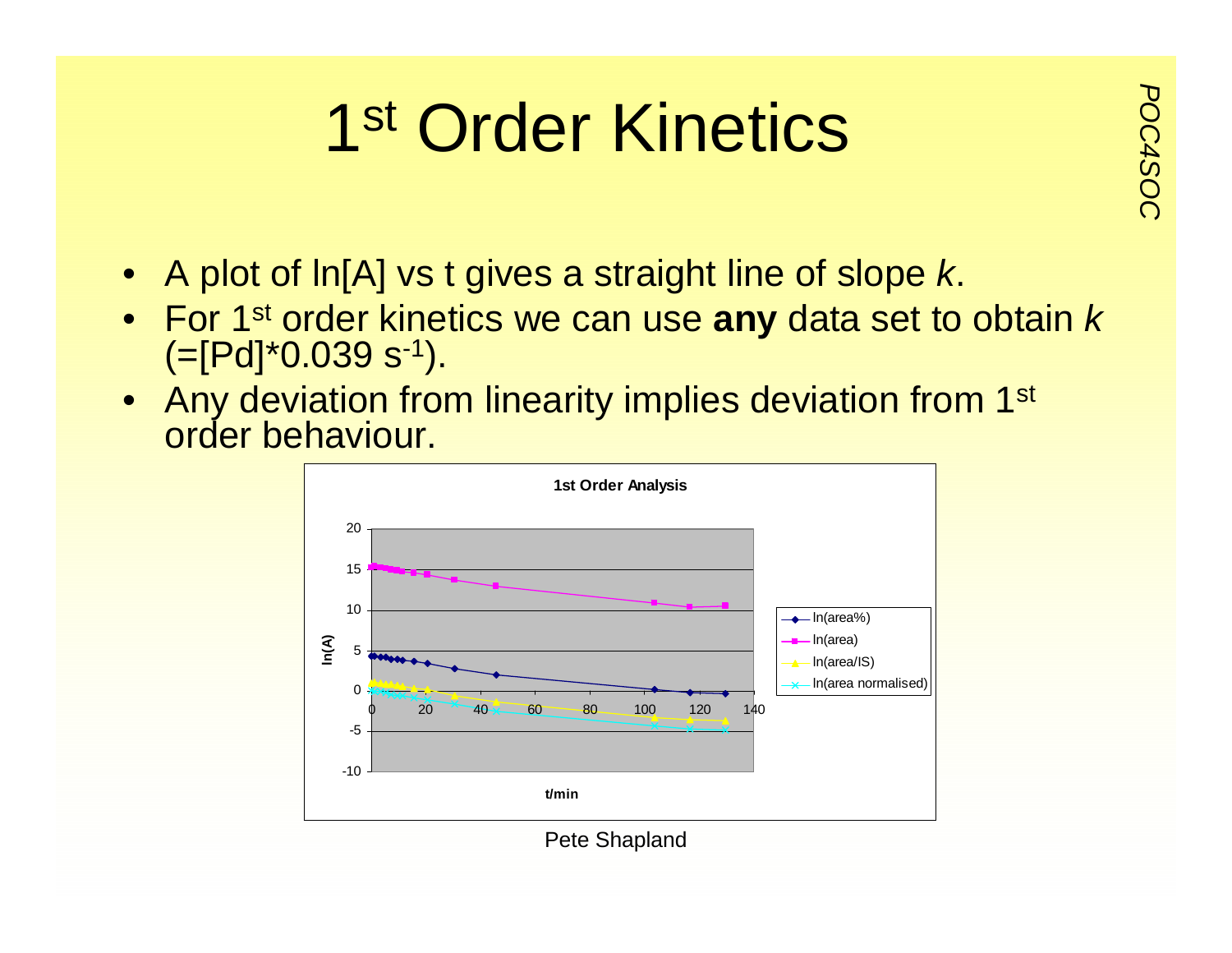### **Mine Doesn't Look like that!**

- Conditions are not sufficiently forcing to ensure 1s<sup>t</sup> Order kinetics across entire reaction course.
- Errors in analysis?
- Errors in reaction set up?
- $\bullet$ Reaction isn't 1<sup>st</sup> Order in component assessed.